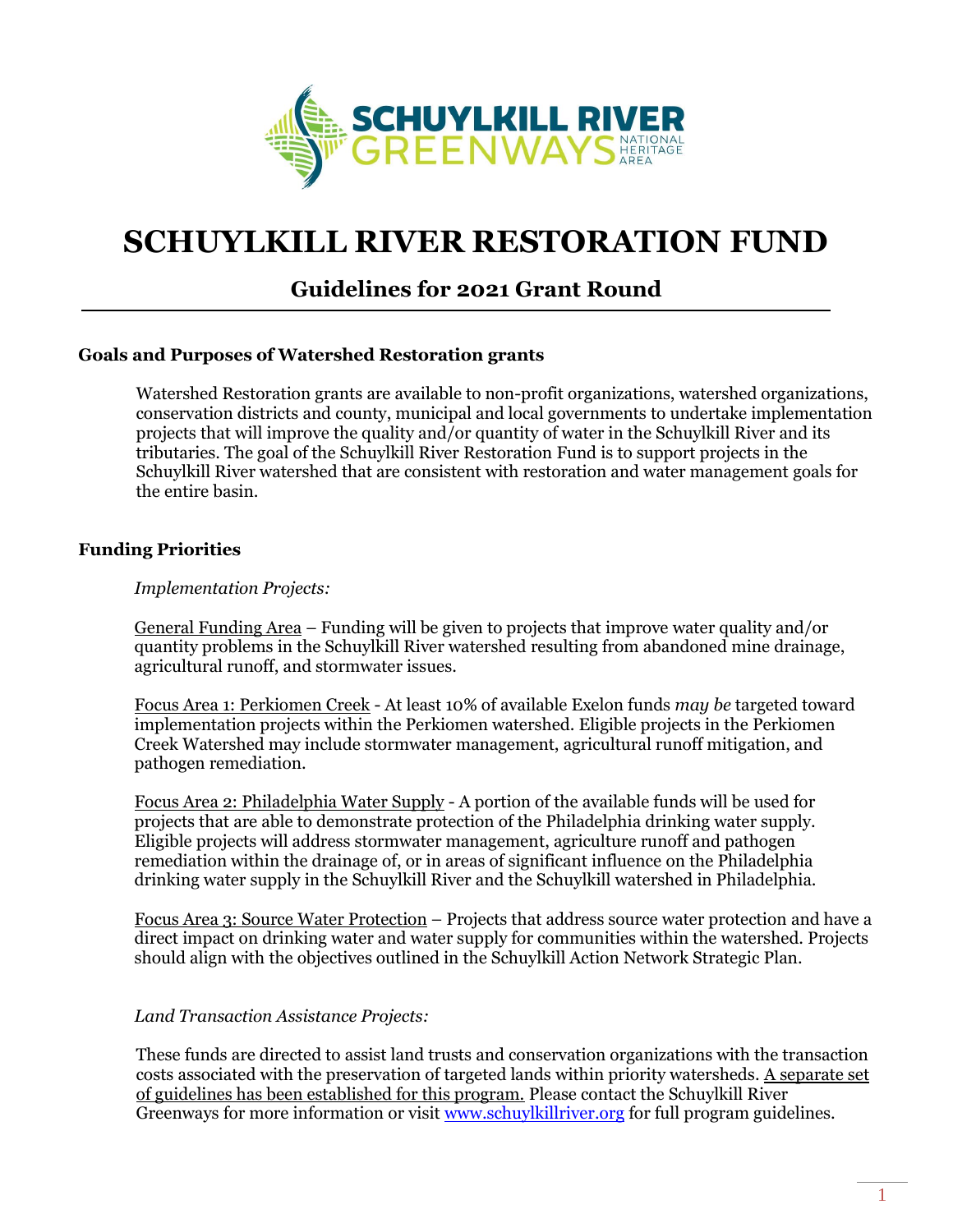#### **Evaluation Process**

Projects will be evaluated in a two-step process that includes (1) a Letter of Intent followed by (2) an invitation to submit a full application if the Letter of Intent is recommended by the Advisory Committee. (Letter of Intent is not required for Land Transaction projects.)

# **Criteria**

Evaluation factors:

- The project's ability to improve the quality and/or quantity of water in the Schuylkill River
- The project exhibits high standards of planning and design, including implementation of Best Management Practices
- The relationship to previous watershed restoration efforts
- The project is consistent with local, state, federal, or other plans, for example, River Conservation Plans, Nutrient Management Plans, Act 167 plans, etc.
- The project is positioned for implementation with project design substantially complete and needing little or no additional planning
- The project is single-phased or in the final phase of implementation. *Projects that will require multiple phases to have demonstrable affects on water quality and/or quantity will not be considered unless the submitted phase will result in measurable improvements*
- The project will require minimal monitoring following completion to demonstrate positive environmental effects
- The project will effectively leverage the resources of two or more partners, including a sponsoring partner with sufficient capacity to manage and complete the project.
- The projects ability to utilize volunteers
- The project's ability to positively engage and impact low income or underserved communities. Along with our partners in the Schuylkill Action Network (SAN) the Fund is working to ensure our collaborative action benefits community members fairly across race, ethnicity, gender, sexuality, religion, income, age, or ability, with an added intent to connect historically disconnected communities. These and other values of the SAN can be found in their Strategic Plan at the following link [Strategic Action Plan | Schuylkill Action Network](https://schuylkillwaters.org/about-us/strategic-plan)  [\(schuylkillwaters.org\)](https://schuylkillwaters.org/about-us/strategic-plan)
- The project exhibits innovative, green and sustainable approaches and design.
- Grant funds may not be used for projects being undertaken exclusively to meet state, federal or local regulations and requirements.
- It is expected that all projects will consider climate change issues during both the design and construction phases.

Please note that grant funds may not be used for land acquisition. Please refer to the guidelines for the Land Transaction Assistance Program for more information.

# **Award Amounts**

- Grant applicants may request between \$20,000 and \$100,000.
- Applicants working in the Perkiomen Creek Watershed may request between \$5,000 and \$100,000.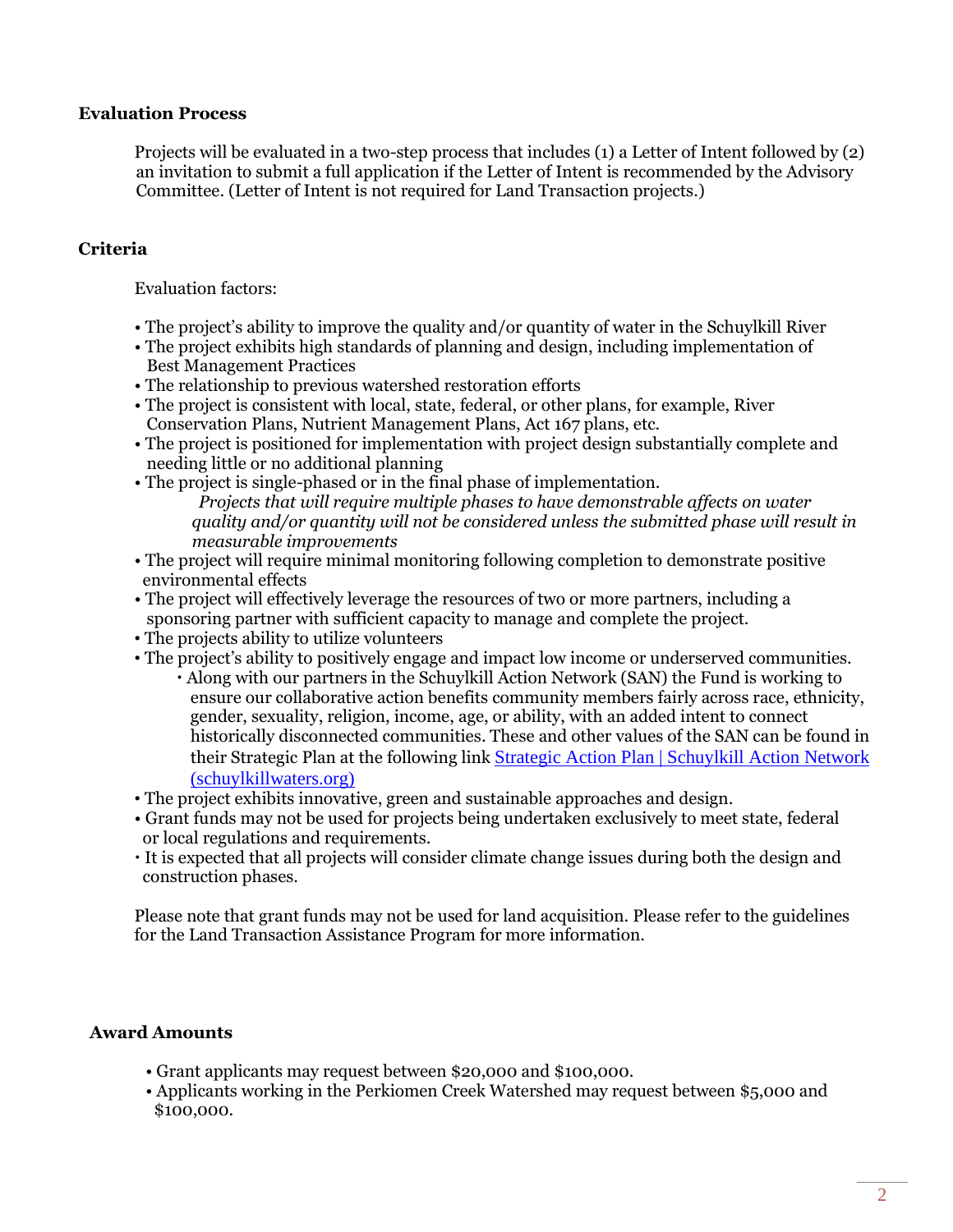#### **Match Requirements**

- All projects require a minimum of 25% match.
- Cash and in-kind services are eligible match sources. However, projects showing high levels of cash match will be given priority in the ranking and grant award process.
- Matching funds derived from private, non-governmental sources are encouraged, but not required. Federal and state funds are eligible sources of match.

#### **Grant Period**

All projects must be completed by December 31, 2023. A one-year extension may be requested but must be submitted in writing and approved by the Advisory Committee.

#### **Eligible Expenses**

Grant funds may be used for the following purposes:

- Implementation: Includes labor, materials, signage, site preparation, permit fees, and any other direct costs.
- Project management: Up to 10% of the grant award may be utilized for direct costs Associated with project management by the applicant or subcontractor.

Eligible project management expenses include:

- subcontractor/consultant fees, salary for organizational staff responsible for project implementation, travel, meeting expenses and other direct costs.

• If a project has remaining design issues that need to be completed prior to implementation, the review committee will consider this as an eligible expense on a case by case basis. However, the applicant must demonstrate that the project's implementation phase will still be completed during the three-year grant period.

# **Contractor Selection:**

All contractors working on projects funded by a grant through this program must be selected by a competitive process. Applicants who desire to use specific contractors not selected competitively, may request approval to do so from the Schuylkill River Greenways. The Schuylkill River Greenways reserves the right to review and approve all selected contractors.

# **Letter of Intent Process**

Organizations must submit a Letter of Intent through the Fund's [online grant portal](https://grants.schuylkillriver.org/#contractor-selection) by the stated deadline. If you have trouble accessing the portal, contact Tim Fenchel at [tfenchel@schuylkillriver.org](mailto:tfenchel@schuylkillriver.org)

The Letter of Intent must include the following: